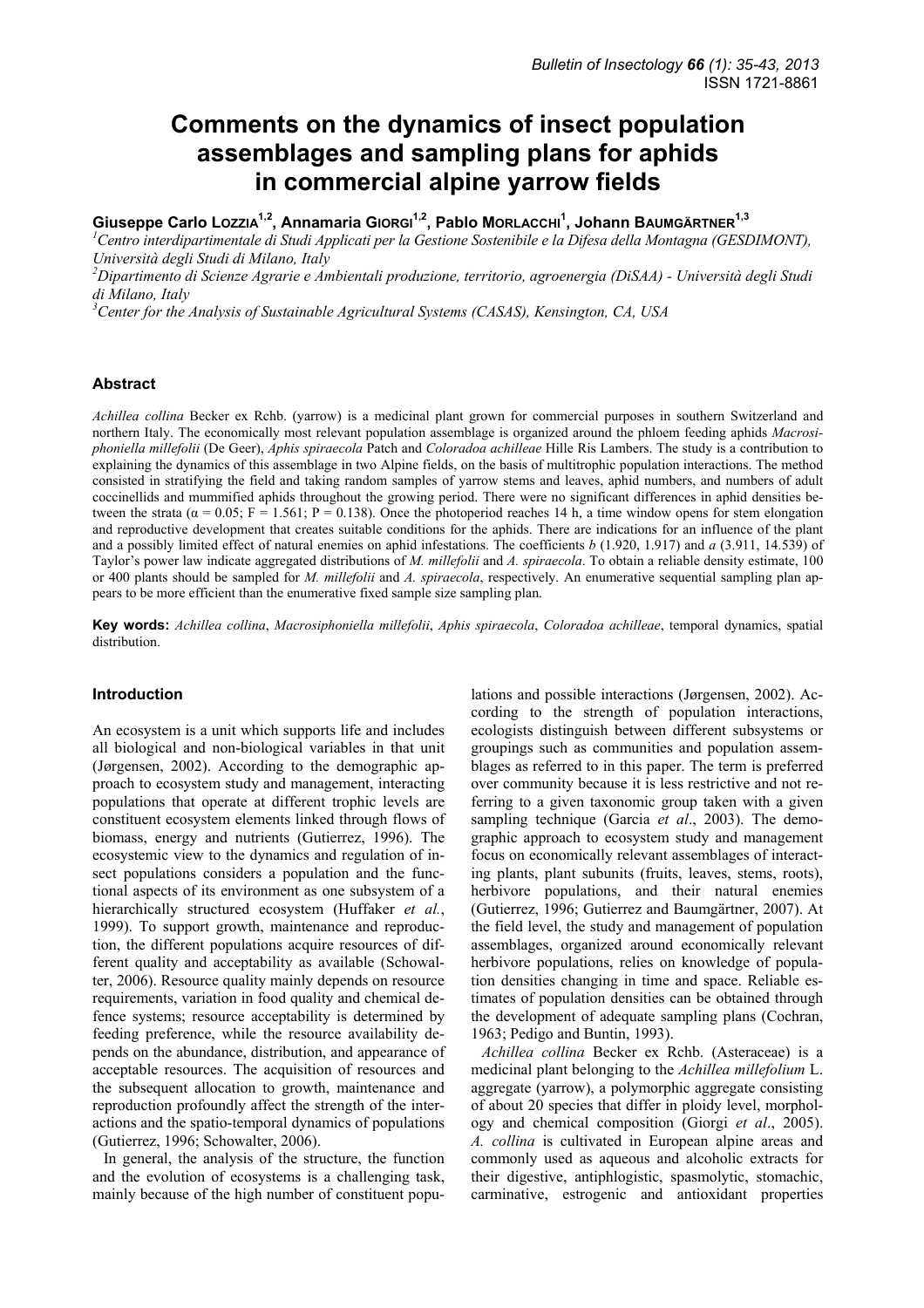(Benedek *et al*., 2007; Giorgi *et al*., 2009). This plant species is tolerant to low temperatures and drought, and survives in temperate climates of the boreal hemisphere up to 1800 m a.s.l. Although yarrow prefers environments with high radiation, it also develops at locations exposed to as little as 4-5 hours of sunshine (Cernaj and Helemikova, 1991). The soil doesn't have to be rich but should be well drained to avoid water logging detrimental to yarrow roots (Cernaj and Helemikova, 1991). The influence of habitat features on growth, development, biomass yield and phenolics content in *A. collina* as well as on the essential oil production in *Achillea filipendulina* L. was elucidated by Giorgi *et al*. (2010a) and Mosayebi *et al*. (2008), respectively.

Commercial *A. collina* fields in the alpine regions of southeastern Switzerland and northern Italy are inhabited by many insect populations including aphids of possible economic importance. The purpose of this study is to identify population assemblages organized around phytophagous insect populations with potential impact on *A. collina* growth, development and yield. The study on the spatio-temporal distribution of the population assemblage organized around phloem feeding aphids seeks to improve the knowledge on the economic importance of aphids and on factors influencing the dynamics of their populations. In addition, the study aims at the development of sampling plans to efficiently estimate aphid population densities with predefined levels of reliability.

# **Materials and methods**

# Experimental fields and environmental conditions

The study was conducted between 2007 and 2009 in two yarrow fields located at Poschiavo (1140 m a.s.l., Canton of the Grisons, Switzerland) and Dazio (568 m a.s.l., Province of Sondrio, Italy). At both locations, plants of *A. collina* cv. "SPAK" (provided by Valplantos Bio SAILLON - CH), were planted at 30 cm intervals in rows 40 cm apart, resulting in a plant density of  $6.5$  plants/ $m<sup>2</sup>$  and grown under a plastic mulch suppressing weeds. To obtain the maximum amount of secondary metabolites, the crop is harvested in the morning as soon as 70% of the plants are flowering.

The field at Poschiavo was established in 2002, and yarrow was harvested once per year in July until spring of 2009. The Dazio field, established in 2006, was never harvested during our study and consequently, had higher and more vigorous plants than at Poschiavo. The Poschiavo field was surrounded by fields of other medicinal plants, while the Dazio field was located within a poorly managed area with spontaneous alpine vegetation, shrubs and trees.

The daily mean temperatures and the daily precipitations for Robbia-Poschiavo and Morbegno-Dazio were obtained from MeteoSwiss and ARPA, respectively. The daily photoperiods for Poschiavo (46º19'42") and Dazio (46º09'45") were calculated with Glarner's (2010) algorithm.

## Plant sampling

To take into account the growth patterns of yarrow, we modified a simple sampling system that represents vegetative and reproductive growth under photoperiodic influence (Cline and Agatep, 1970). Accordingly, stem elongation and reproductive development are initiated by a photophase exceeding 14 h. Plant samples were taken in 2008 in Poschiavo and in 2009 in Dazio. The basal part of the plant consists of basal leaves and stems with associated leaves. At the beginning of the growing season, the number of basal leaves and the number of stems were counted on 5 randomly selected plants. The number of plants counted was reduced to 3 after the beginning of stem elongation. The mean number of basal leaves and stems per plant as well as the sampling dates are given in figure 1.

## Insect sampling

A sampling program delineates the sampling universe, the sampling technique, the sample unit size, the number of sample units, the patterns of collecting sample units, and the timing of samples (Pedigo and Buntin, 1993). The yarrow fields in Poschiavo and Dazio were subdivided into 9 and 6 rectangular plots or strata of equal dimensions. In each stratum, the beating tray technique was applied to 3 randomly selected plants, i.e. sample units. The sampling dates are given in table 1. For each plant, the insects falling into a plastic container ( $\varnothing$  12.5 cm; h 11 cm) were put into vials ( $\varnothing$  6.3 cm, h 8 cm) filled with 70% alcohol and transported to the laboratory for species identification and counts of mummified aphids. In the case of aphids, mites and thrips, we used the Pedigo counting mask for obtaining densities (Pedigo and Buntin, 1993). Based on both information on herbivore abundance and on entomological knowledge on the strength of the interactions determined by the acquisition of resources and their allocation (Schowalter, 2006), population assemblages of possible economical relevance were constructed and inserted in table 1.

# Spatial distribution of aphids

The spatial distribution was analysed with the samples taken in Poschiavo (2007 and 2008) and Dazio (2008). To stabilize the variance, the data on the most abundant aphids *Macrosiphoniella millefolii* (De Geer) and *Aphis spiraecola* Patch were square root transformed (Zar, 1974). This was necessary since the homogeneity of the variance was rejected by Levene's (1960) test ( $\alpha$  = 0.05;  $F = 4.509$ ;  $P < 0.001$ ). The transformed counts were subjected to an analysis of variance for evaluating the differences between the strata. Taylor's (1961) power law was used to express the relationship between the mean  $(m)$  and the variance  $(s^2)$ 

$$
s^2 = am^b \qquad [1]
$$

where *a* and *b* are defined as sampling factor and species-specific distribution parameter, respectively. Among many others, Knapp *et al*. (2003) found it convenient to take the natural logarithm and estimate the parameters ln (*a*) and (*b)* via least square regression techniques.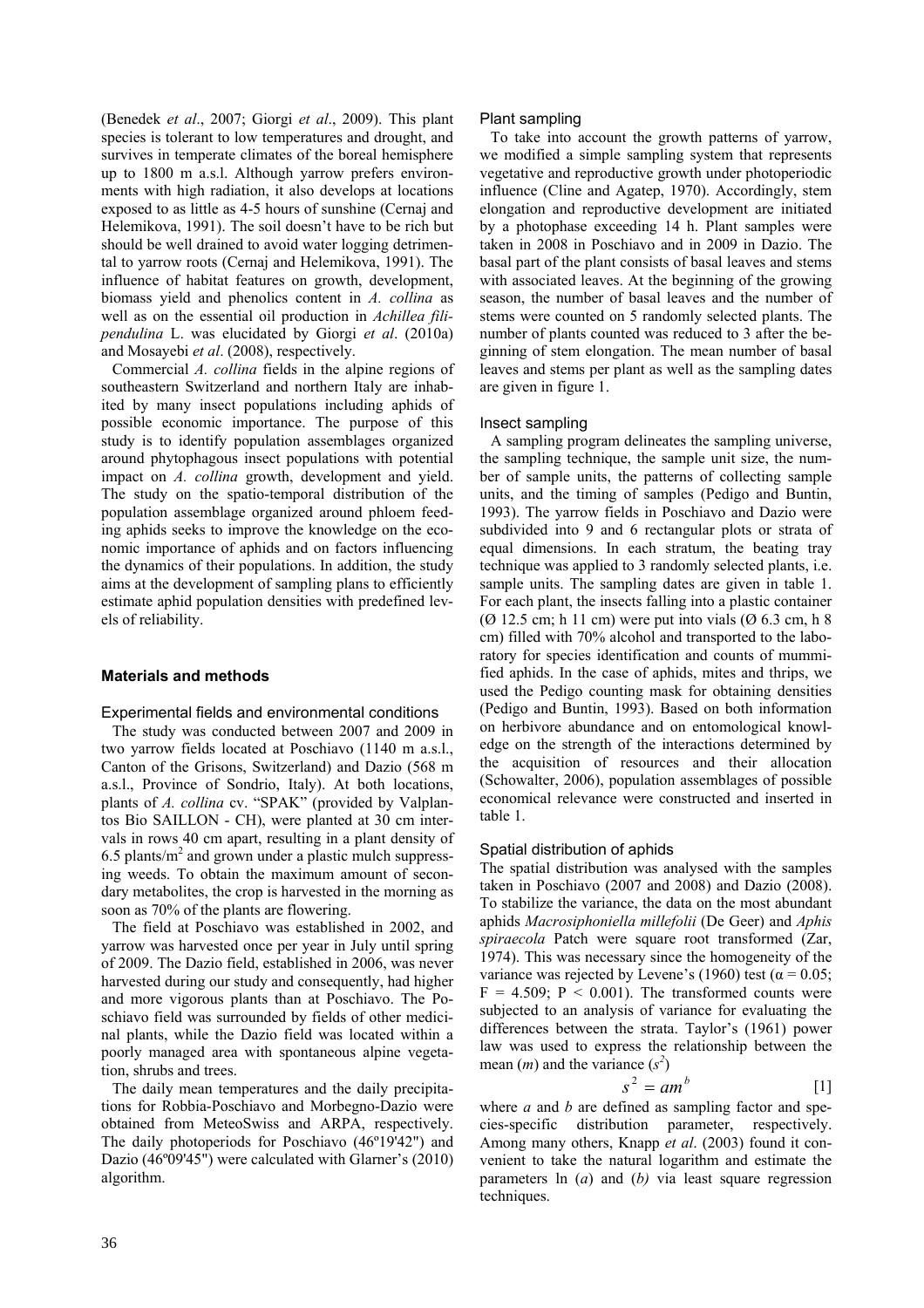Poschiavo Dazio



Time

**Figure 1.** Environmental conditions (a): weekly mean temperatures (continuous line), precipitations (bars) and photoperiod (bold line); plant sub-populations (b): number of basal leaves per plant (dash-dotted line) and stems per plant (dotted line); number of phytophagous insects per plant (c): *M. millefolii* (continuous line), *A. spiraecola* (dashed line) and *C. achilleae* (long dashed line); number of natural enemies per plant (d): adult *C. septempunctata* (long dash-dotted line), *M. millefolii* mummies (continuous line) and *A. spiraecola* mummies (dashed line), in two commercial alpine yarrow fields. Points represent the mean observed data per plant, and the bars are the calculated standard errors; error bars have been truncated for a better visualization of the graphs (plant samples were taken in 2008 in Poschiavo and in 2009 in Dazio; insect samples were taken in 2008 at both location).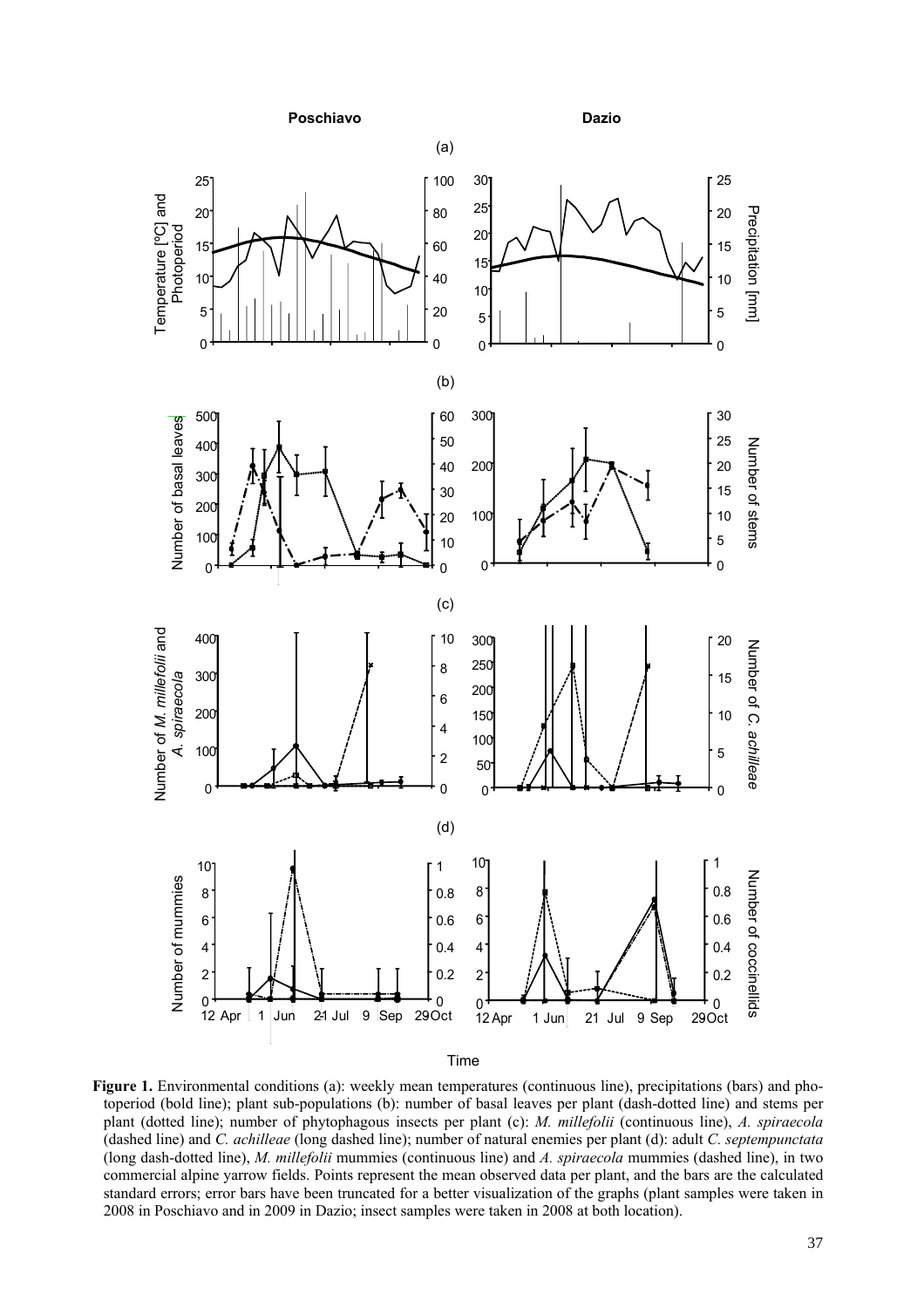|                                                                | Year of observation    |              |                     |                            |
|----------------------------------------------------------------|------------------------|--------------|---------------------|----------------------------|
| <b>Species</b>                                                 | 2007                   |              | 2008                |                            |
|                                                                | Poschiavo              | Dazio        | Poschiavo           | Dazio                      |
| Macrosiphoniella millefolii (DeGeer)<br>(Hemiptera Aphididae)  | April 28 <sup>th</sup> |              | May $14th$          | May $14th$                 |
| Aphis spiraecola Patch<br>(Hemiptera Aphididae)                | April 28 <sup>th</sup> |              | June $3rd$          | June $3rd$                 |
| Colorodoa achilleae Hille Ris Lambers<br>(Hemiptera Aphididae) | September $5th$        |              | September $12^{th}$ | September 30 <sup>th</sup> |
| Galeruca tanaceti (L.)<br>(Coleoptera Chrysomelidae)           | April 24 <sup>th</sup> | May $9th$    | June $24th$         | June $3^{rd}$              |
| Chrysolina marginata (L.)<br>(Coleoptera Chrysomelidae)        | May $9th$              |              |                     |                            |
| Cassida sp. $(L.)$<br>(Coleoptera Chrysomelidae)               |                        | May $25th$   |                     | June $3rd$                 |
| Parasitoids: mummified aphids<br>(Hymenoptera Braconidae)      | April 24 <sup>th</sup> | May $9^{th}$ | May $14^{th}$       | June $3^{rd}$              |
| Predators: larvae and pupae<br>(Diptera Syrphidae)             | May $25th$             | May $9th$    | June $24th$         | September $12^{th}$        |
| Predators: larvae and pupae<br>(Coccinella septempunctata L.)  | May $25th$             | May $9th$    | May $14th$          | September $12th$           |

**Table 1.** List of the most abundant insect species recorded in 2007 and 2008 in the Poschiavo and Dazio commercial yarrow fields (Calendar dates refer to the first occurrences).

## Enumerative sampling plan

The smallest number *n* of sampling units (plants) to be taken for satisfying predefined reliability criteria for the estimate is referred to as optimum sample size (Karandinos, 1976). For the definition of reliability, we rely on formal probabilistic statements with the ratio *D* of the standard error to the mean (Karandinos, 1976). The use of the sample statistics  $s^2$  and *m* and the substitution of the variance by equation [1] yields

$$
n = \left(\frac{z_{\alpha/2}}{D}\right)^2 a m^{(b-2)} \tag{2}
$$

where  $z_{\alpha/2}$  is the standard normal deviate. For the purpose of this work,  $D = 0.3$  and  $z_{\alpha/2} = 1.65$  for  $P = 0.1$ were considered as satisfactory.

# Sequential enumerative sampling plan

According to this plan, sampling begins with 12 sampling units (Pickel *et al*., 1983; Bianchi *et al*., 1989) and continues until the cumulative number of individuals has reached or exceeded a stop-line. The modified equation (29) in Hutchison (1993) was used to calculate the stop line for the most abundant aphids *M. millefolii* and *A. spiraecola*

$$
\ln(T_n) = \left(\frac{\ln\left(\frac{D^2}{z_{\alpha/2}^2}a\right)}{(b-2)}\right) + \left[(b-1)/(b-2)\right]\ln(n) \quad [3]
$$

where  $T_n$  is the cumulative number of individuals,  $D$  is the ratio of the standard error to the mean, *n* is the number of sampling units, and *a* and *b* are Taylor's (1961) parameters derived for both species from equation [1]. Again for the purpose of this work,  $D = 0.3$  and  $z_{\alpha/2} = 1.65$  for  $P = 0.1$  were considered as satisfactory. The use of  $D = 0.13$  for *M. millefolii* and  $D = 0.06$  for *A. spiraecola* takes into account a relatively high level of reliability and allows sampling in a similar range of plant samples (*n*) for both species.

# **Results**

# Definition and importance of population assemblages

Table 1 reports the most abundant phytophagous insect populations and their natural enemies found. Accordingly, there are two main assemblages organized around either three species of phloem-feeding aphids (Aphididae) or three species of leaf-eating leaf beetles (Chrysomelidae). A third and a fourth assemblage of limited economic importance not reported here is organized around thrips (Thripidae) and mirids (Miridae), respectively. This study focuses on aphid populations. Their phloem feeding habit and their densities (figure 1b) indicate that they are at the centre of the economically most relevant population assemblage. Table 1 also lists the natural enemies of aphids that were coccinellids, syrphids and microhymenopteran parasitoids.

# Environmental conditions

Figure 1a shows the weekly mean temperatures, precipitations and the photoperiod recorded in 2008 at the Poschiavo-Robbia (800 m a.s.l.) and Morbegno-Dazio (300 m a.s.l.) weather stations. After the beginning of March, the daily mean temperatures at both locations are consistently above the thresholds of 2.5 ºC allowing plant development under presumably favourable levels of radiation. In Morbegno-Dazio, the rainfall was smaller and less frequent than in Poschiavo. Because of the fitness of *A. collina* to dry conditions, even the pre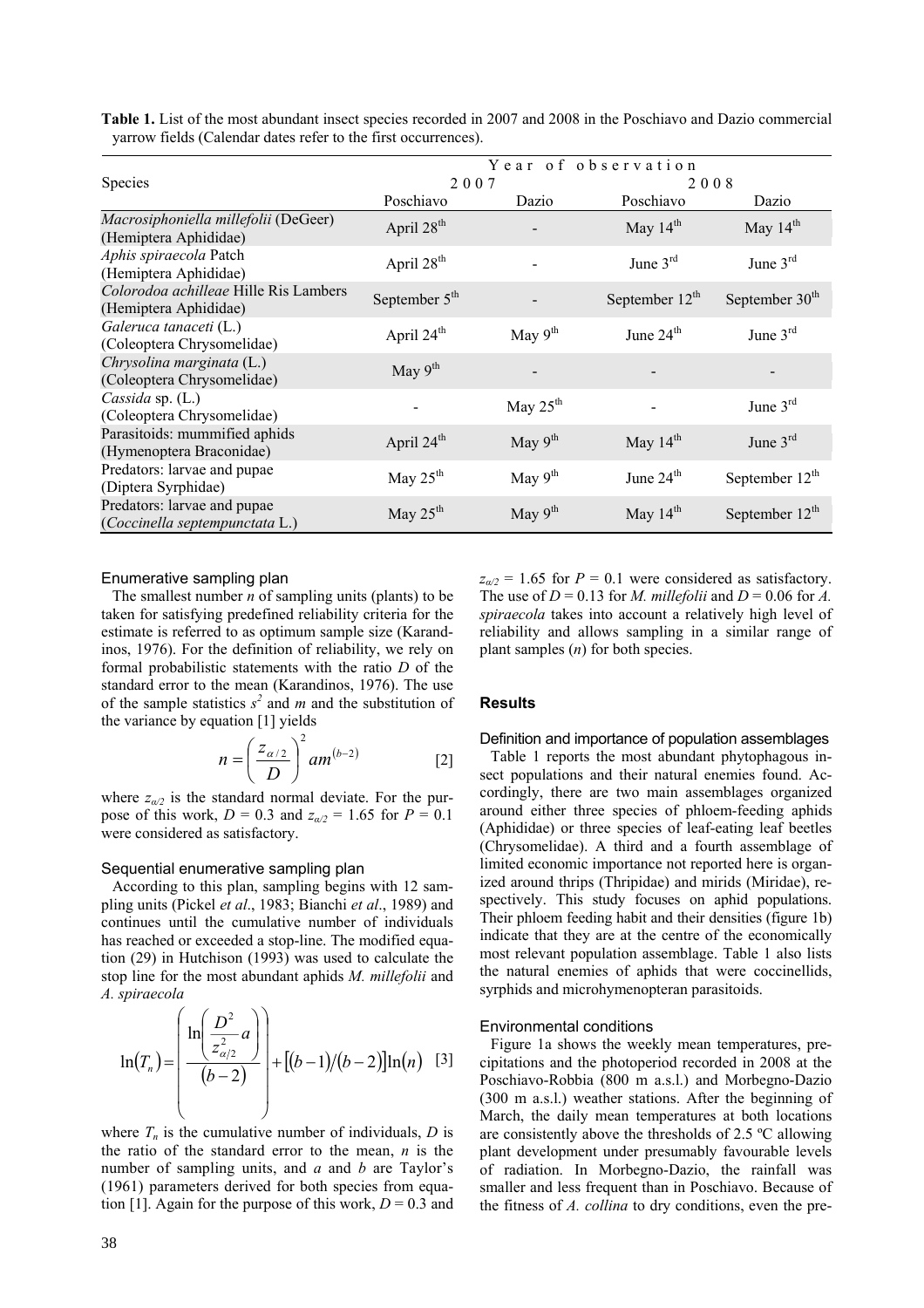cipitations in Dazio might have been sufficient to prevent a yield-limiting water stress. Figure 1b shows that the mean number of stems per plant begins to increase at the beginning of May at both sites, i.e. after April 27 and April 29 when the 14 hours day length is reached in Poschiavo and Dazio, respectively. Apparently, the SPAK cultivar studied here falls into the group of cultivars that initiate reproductive growth at a 14 h photoperiod.

# Patterns of plant growth

Figure 1b reports the number of stems and basal leaves per plant at the Poschiavo (2008) and Dazio (2009) sites. The number of basal leaves increases until the photoperiod allows the growth of reproductive units (stems and their leaves) and decreases thereafter. Interestingly, the change in the number of reproductive units during the summer is similar at both locations, although the Poschiavo field was cut for commercial purpose at the beginning of July while no harvest occurred at Dazio. Apparently, the reserves available to the plants in Poschiavo and the environmental conditions allow the crop to build-up the same number of stems that were present before the harvest. The number of basal leaves increases at the beginning of September, presumably because the decreasing photoperiod terminates reproductive growth and available photosynthates permit again vegetative growth.

With few exceptions, the standard errors of counts are relatively small despite of the low number of 3-5 plant examined. This indicates a small variability among the plants in the two commercial yarrow fields. A high level of reliability in estimates on basal leaf numbers and stems can be reached with relatively small sample sizes of less than 10 plants.

#### Insect infestation patterns

Figure 1c depicts the fluctuations of *M. millefolii*, *A. spiraecola* and *Coloradoa achilleae* Hille Ris Lambers in the Poschiavo (2008) and Dazio (2008) yarrow fields. The analysis of variance conducted for the counts of the first two species lead to the acceptation of the null hypothesis according to that there were no significant differences between the strata ( $\alpha = 0.05$ ; F = 1.561;  $P = 0.138$ ). Hence, the sampling universe is considered as homogeneous and the samples are treated as simple random samples in the development of sampling plans.

Figure 1c shows that the density estimates for all aphids are associated with high standard errors. In fact, the emphasis given to densities prevented us from a complete representation of the bars in the picture. The high variability between the counts within a sample will be discussed in the subsequent section. Of interest in this section is the temporal occurrence of insects and the difference in insect presence between the sites. Accordingly, *C. achilleae* was present at both locations, during the absence of the other two species, in the late season only. *M. millefolii* and *A. spiraecola*, however, occur from May to August. At the Poschiavo site, *M. millefolii* was more abundant than *A. spiraecola*. This was already observed in a preliminary survey conducted in the previous year (2006) and not included into this investigation.



ln (mean)

**Figure 2.** Taylor's (1961) power law representing the relationship between the natural logarithm of the variance ln (var) and the logarithm of the mean ln (mean) for *M. millefolii* (a) and *A. spiraecola* (b) densities per plant in commercial alpine yarrow fields.

At the time of the infestation by these two aphid species, we observed high number of mummified aphids and coccinellid predators (figure 1d). The number of mummies was higher in Dazio than in Poschiavo. Since we only occasionally observed Syrphidae in the yarrow fields, aphid predation is mainly attributed to *Coccinella septempunctata* L.

#### Spatial distributions

Figure 2 shows the relationship between the logarithm of the variance and the logarithm of the mean for *M. millefolii* and *A. spiraecola*. The high correlation coefficients and the visual examination of figure 2 show that equation [1] satisfactorily describes the relationships. The values for *b* are 1.9203 and 1.9176 and for *a*  are  $exp(1.3638) = 3.911$  and  $exp(2.6768) = 14.539$ , respectively. This indicates that the two species are highly aggregated.

#### Enumerative fixed sample size sampling plan

Figure 3 shows the optimum sample size *n* in relation to the mean densities of *M. millefolii* and *A. spiraecola* according to equation [2]. The definition of the reliability of the estimates is based on formal probabilistic statements with the ratio *D* of the standard error to the mean. The here selected values for the standard normal deviate  $z_{\alpha/2} = 1.65$  for  $P = 0.1$  and  $D = 0.3$  reflect the acceptance of a relatively low level of reliability. If the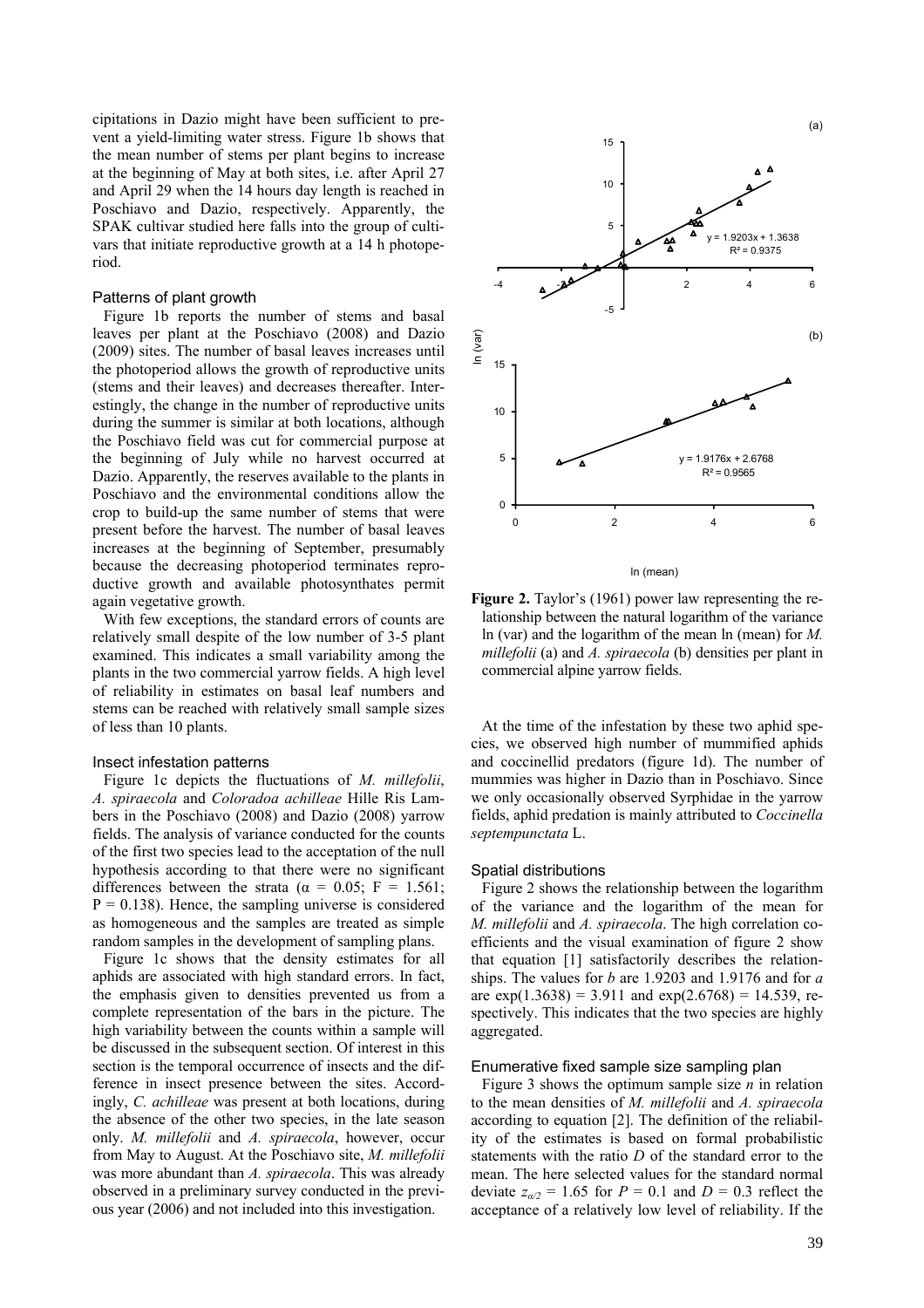sampling program requires a higher level of reliability, the parameters can easily be changed and figure 3 can be adapted accordingly. Figure 3 shows that the sample size, at medium and high densities, should be about 100 plants for *M. millefolii* and about 400 plants for *A. spiraecola*.



**Figure 3.** The optimum sample size in relation to mean densities of *M. millefolii* (a) and *A. spiraecola* (b) per plant in commercial alpine yarrow field. The reliability is based on formal probabilistic statements ( $z_{\alpha/2}$  = 1.65 for  $P = 0.1$ ,  $D = 0.3$  as the ratio of the standard error to the mean).



**Figure 4.** The stop lines in the enumerative sequential sampling plan for *M. millefolii* (continuous line) and *A. spiraecola* (dashed line) in commercial alpine yarrow field. The reliability is based on formal probabilistic statements  $(z_{a/2} = 1.65$  for  $P = 0.1$ ,  $D = 0.13$  and 0.06, as the ratio of the standard error to the mean, for *M. millefolii* and *A. spiraecola*, respectively).

#### Enumerative sequential sampling plan

Figure 4 shows the stop lines obtained through equation [3] in the enumerative sequential sampling plan for *M. millefolii* and *A. spiraecola.* Accordingly, the sampling procedure should start with an initial sample size of 11 plants. The aphids found in this initial sample should be summed up. Additional plants are selected and the aphids found should be added to the number of aphids already found. This activity should be continued until the accumulated number of aphids reaches or exceeds the stop line.

## **Discussion**

The competition for photosynthate modulated by photoperiod may be responsible for the growth pattern of basal leaves and stems depicted in figure 1b. In fact, the cessation of basal leaf formation coincides with the photoperiod-controlled growth of stems and the formation of reproductive structures. In demographic ecosystem analyses, competition for photosynthate among plant units and priority given to some units in the photosynthate allocation have been identified as a key processes in crop yield formation (e.g. Gutierrez, 1996; Gutierrez and Baumgärtner, 2007). The observations made at Poschiavo (figure 1b) indicate that both the harvesting and the subsequent restricted stem growth permit re-growth of basal leaves. The growth of basal leaves is also possible when decreased daylenght terminates reproductive development. This response is less clear at Dazio where the crop was not harvested during the period under observation (figure 1b). At Dazio, we occasionally measured the weight of rhizomes (not reported here), which are storage organs for reserves, and observed that the fresh weight decreased during the vegetative and reproductive periods. The cessation of basal leaf growth is presumably due to low temperatures in fall and to the transfer of carbohydrates from leaves to rhizomes.

The studies at the Poschiavo and Dazio sites indicate that the population assemblage organized around aphids is important from the economic standpoint. However, the available information does not allow to generalize the findings and the relative importance of the assemblages defined above may change at other sites. The plant growth pattern has a profound influence on phloem feeding aphids (Gutierrez and Baumgärtner, 1984; Holst and Ruggle, 1997). This is indicated by the infestations of *M. millefolii* and *A. spiraecola* that coincide with early stem growth and of *C. achilleae* that occur during reduced stem growth in the late season (figure 1a, 1b). However, the earliness of the infestation may have been influenced to some extent by the plastic mulch, i.e. a black plastic promoting crop growth and earliness by increasing soil temperature (Kumar and Lal, 2012). Yellow plastic sheet traps recorded an early presence of *Myzus persicae* Sulzer on potatoes (Jan *et al*., 2002). The influence of the temperatures on the periods of presence of parthenogenetic morphs appears be limited but may be decisive for the expected decrease of the aphids in the late season (figure 1c). The influence of the temperature on aphid densities, however, may be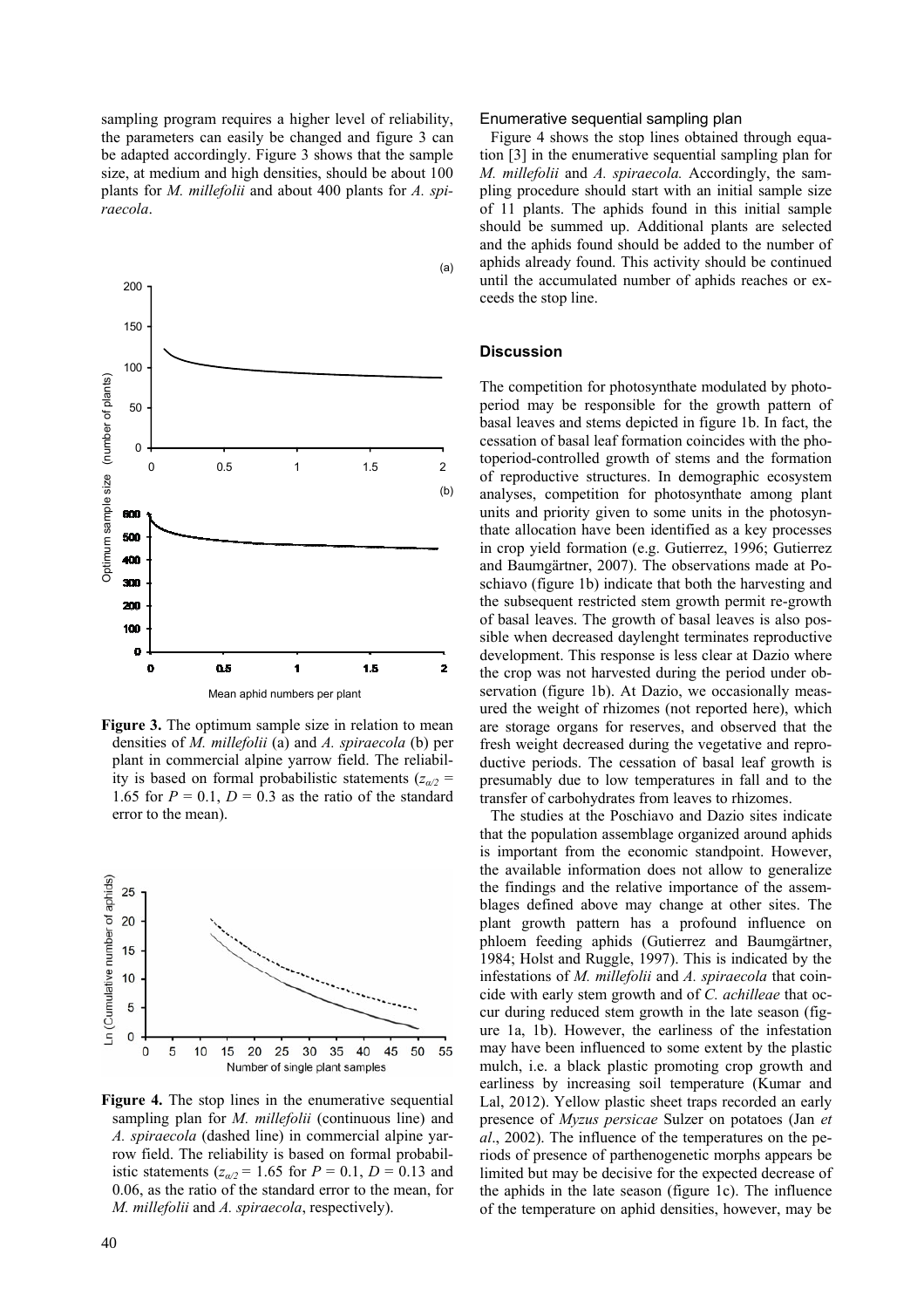substantial. Namely, the preliminary simulation study carried out by Gama *et al*. (2010) showed that the temperature conditions at the alpine sites are not favourable for *A. spiraecola.* This is also supported by figure 1c where *A. spiraecola*, in contrast to *M. millefolii*, reaches higher densities at Dazio with higher temperatures than Poschiavo. The life tables published by Morlacchi *et al*. (2011) further support the observation that *M. millefolii*  is better adapted to alpine environments than *A. spireacola.* The competition for carbohydrates among plant parts may have restricted food uptake in relation to food demand by the aphids and influenced the formation of winged morphs, not recorded here, whose migration may have contributed to the here observed decrease in aphid densities (see Gutierrez, 1996, Holst and Ruggle, 1997). Previous studies demonstrated that the defence system of yarrow can be activated by phloem feeding *M. persicae* (Giorgi *et al*., 2010b; Nanayakkarawasam Masachchige *et al*., 2011; Giorgi *et al*., 2012). The activation resulted in decreased intrinsic rates of increase for this species and may complement the aforementioned temperature influence on aphid dynamics. In laboratory experiments, *M. persicae* reduced the growth of yarrow and increased secondary metabolites (Giorgi *et al*., 2010b; Nanayakkarawasam Masachchige *et al*., 2011; Giorgi *et al.,* 2012). However, their synthesis may come at a cost to the plant. Assuming that *M. millefolii* and *A. spiraecola* have similar effects on growth and biochemistry of yarrow and taking into account their relatively high densities (figure 1), these observations confirm the supposition that aphids are economically relevant components of the Alpine yarrow ecosystem.

In general, herbivorous insects are not randomly dispersed among their host plants but rather they attack some species or individuals preferentially over others (Downing, 1986). This preference could be the result of several factors, such as the dispersal abilities of the insect, environmental variation, the heterogeneous effects of parasites and predators, or variation between host plants in their nutritional quality, susceptibility or defensive phenotypes (Strauss, 1990). Thus, the here observed heterogeneous distribution of the aphids on yarrow host plants could be a function of the varying degrees of susceptibility in the host plant population (Wardhaugh and Didham, 2006).

Figure 1d suggests that the number of mummies and predators appear to respond with a time delay to increasing and decreasing *M. millefolii* and *A. spiraecola*  populations. The delay and the low densities of mummies and predators (figure 1d) may indicate a limited impact of natural enemies. This is not in contrast to a recent literature review that concludes that natural enemy activity is important in some but not all studies on aphid population dynamics (Brown and Mathews, 2008). However, the information restricted to time delays and densities is insufficient for conclusively explaining the impact of predators and parasitoids under the influence of the here observed aggregated distributions. Namely, a satisfactory explanation of natural enemy impact should also take into account the nonrandom search patterns of predators (Waage, 1979;

Ryoo, 1996) and the implications of aphid attendance by ants that are attracted by honey dew producing *A. spiraecola* colonies and defend them from natural enemy attacks (see Schowalter, 2006). In the case of *M. millefolii,* the evaluation of natural enemies should also consider the mimicking of the colour of flower structures which may provide some protection from natural enemy attack (Hille Ris Lambers, 1938). The explanation of biological control by *C. septempunctata* and unidentified microhymenopteran parasites is further complicated by the influence of host plant species acting through *M. persicae* and *M. millefolii* on *C. septempunctata*. As a result, the performance of *C. septempunctata* may depend on the presence of aphid species (Ali and Rizvi, 2007).

Miller (2008) stated that it is now widely accepted that herbivore dynamics can be influenced by both bottomup and top-down forces, and their relative importance can vary spatially and temporally. There are indications for an influence of the plant and a possibly limited effect of natural enemies on aphid infestations. These indications, however, are too vague as to allow a qualification and quantification of forces in a bottom-up *versus* top-down context. Experimental studies and the development of mechanistic models hold the promise to improve the insight into dynamics of the yarrow – aphid – natural enemy population assemblage and to allow final conclusions regarding the effect of spatially and temporally varying bottom-up and top-down forces (Gutierrez, 1996; Huffaker *et al.*, 1999; Jørgensen, 2002; Gutierrez and Baumgärtner, 2007). A mechanistic model may also be able to represent the acquisition of resources and the subsequent allocation to growth, maintenance and reproduction that profoundly affect the strength of the interactions and the spatio-temporal dynamics of populations (Gutierrez, 1996; Schowalter, 2006).

The high sample sizes are due to the high values obtained for the distribution parameter and the sampling factor (equation [1], figure 2). There are opportunities for developing more efficient sampling plans along the following lines. The current simple random sampling plan may be changed into a two-stage random sampling plan in that the plant is sub-sampled, possibly through a random selection of stems within randomly selected plants. In this case, however, the beating tray technique is no longer satisfactory and arrangements should be made as to allow the application of destructive sampling techniques. This study, however, aimed at increasing the efficiency of the sampling plan by developing an enumerative sequential sampling plan which, in preliminary tests, appeared to be more efficient than the enumerative fixed sample size sampling plan. Nevertheless, the validity of the sampling plans and the evaluation of their efficiency should be the subject of future research work.

# **Acknowledgements**

MeteoSwiss, 8044 Zurich, Switzerland and ARPA Lombardy, Italy, kindly made available the weather data for Poschiavo-Robbi and Morbegno, respectively.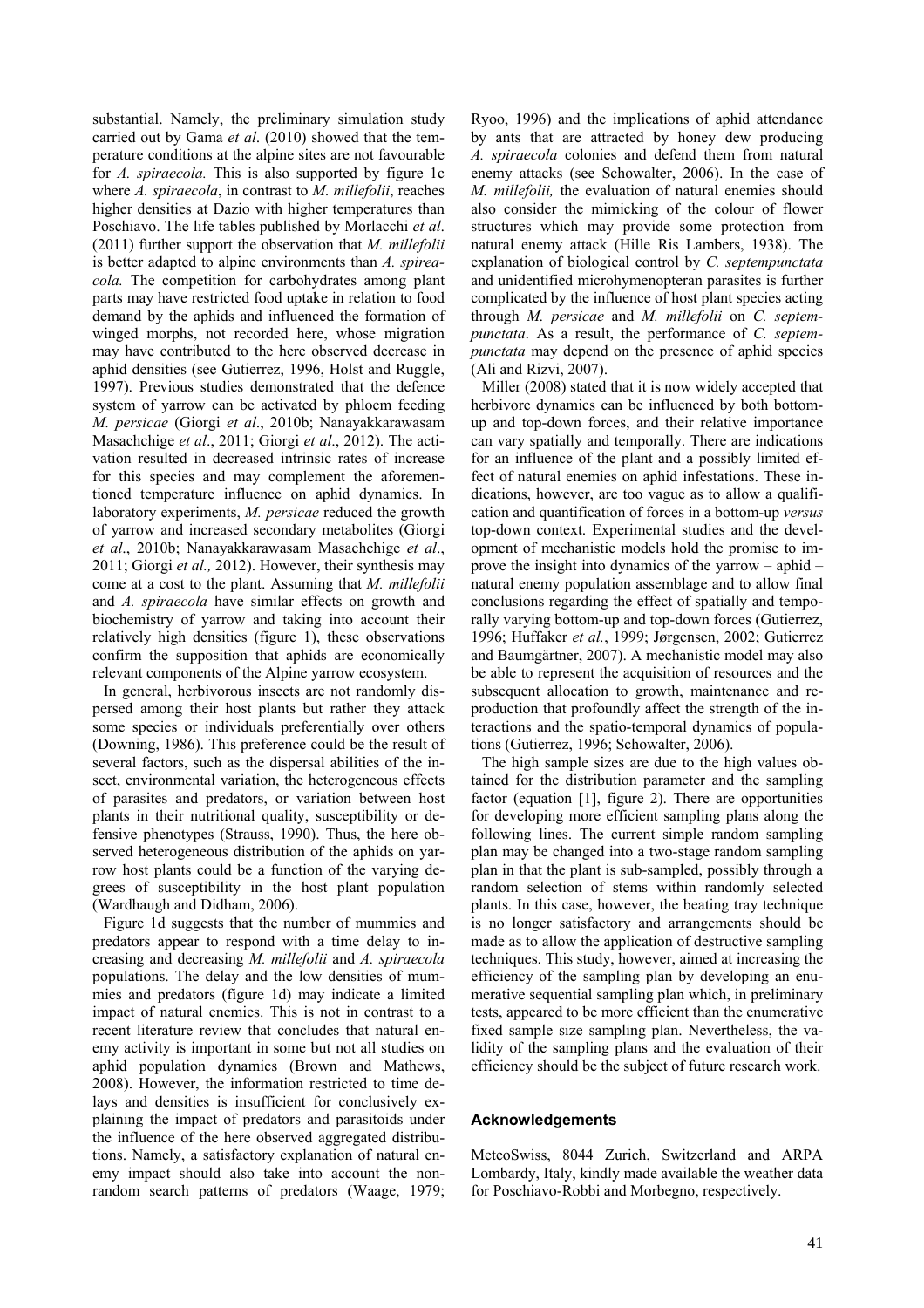# **References**

- ALI A., RIZVI P. Q., 2007.- Development and predatory performance of *Coccinella septempunctata* L. (Coleoptera: Coccinellidae) on different *Aphid* species.- *Journal of Biological Sciences*, 7: 1478-1483.
- BENEDEK B., GJONCAJ N., SAUKEL J., KOPP B., 2007.- Distribution of phenolic compounds in Middle European taxa of the *Achillea millefolium* L. aggregate.- *Chemistry & Biodiversity*, 4: 849-857.
- BIANCHI G., BAUMGÄRTNER J., DELUCCHI V., RAHALIVAVO-LOLONA N., SKILLMAN S., ZAHNER P. H., 1989.- Sampling egg batches of *Maliarpha separatella* RAG. (Lep., Pyralidae) in Madagascan rice fields.- *Tropical Pest Management*,  $35 \cdot 420 - 424$
- BROWN M. W., MATHEWS C. R., 2008.- Conservation biological control of spirea aphid, *Aphis spiraecola* (Hemiptera aphididae) on apple by providing natural alternative food resources.- *European Journal of Entomology*, 105: 537-540.
- CERNAJ P, GALAMBOSI B., HELEMIKOVA A., 1991.- Effect of spacing and cultivation site on some biological and agricultural properties of *Achillea collina* Becker.- *Herba Hungarica*, 30: 15-26.
- CLINE M. G., AGATEP A. O., 1970.- Temperature and photoperiodic control of developmental responses in climatic races of *Achillea*.- *Plant and Cell Physiology*, 11: 599-608.
- COCHRAN W. G., 1963.- *Sampling Techniques*.- 2nd ed. Wiley, New York, USA.
- DOWNING J. A., 1986.- Spatial heterogeneity: evolved behaviour or mathematical artifact.- *Nature*, 323: 255-257.
- GAMA Z. P., MORLACCHI P., LOZZIA G. C., BAUMGÄRTNER J., GIORGI A., 2010.- Towards a better understanding of the dynamics of *Aphis spiraecola* Patch (Homoptera: Aphididae) populations in commercial alpine yarrow fields.- *Journal of Entomological and Acarological Research*, 42: 103-116.
- GARCIA S. M., ZERBI A., ALIAUME C., DO CHI T., LASSERRE G., 2003.- The ecosystem approach to fisheries. Issues, terminology, principles, institutional foundations, implementation and outlook.- *FAO Fisheries Technical Paper no. 443*, FAO, Rome, Italy.
- GIORGI A., BONONI M., TATEO F., COCUCCI M., 2005.- Yarrow (*Achillea millefolium* L.) growth at different altitudes in central Italian Alps: biomass yield, oil content and quality. *Journal of Herbs, Spices & Medicinal Plants*, 11: 47-58.
- GIORGI A., BOMBELLI R., LUINI A., SPERANZA G., COSENTINO M., LECCHINI S., COCUCCI M., 2009.- Antioxidant and cytoprotective properties of infusions from leaves and inflorescences of *Achillea collina* Becker ex Rchb.- *Phytotherapy Research*, 23: 540-545.
- GIORGI A., MADEO M., SPERANZA G., COCUCCI M., 2010a.- Influence of environmental factors on composition of phenolic antioxidants of *Achillea collina* Becker ex Rchb.- *Natural Product Research*, 24: 1546-1559.
- GIORGI A., MADEO M., BAUMGÄRTNER J., LOZZIA G. C., 2010b.- Chemometric analysis of the secondary metabolite profile of Yarrow (*Achillea collina* Becker ex Rchb.) affected by phloem feeding *Myzus persicae* Sulzer aphids.- *Journal of Entomological and Acarological Research*, 42: 91-102.
- GIORGI A., PANSERI S., NANAYAKKARA N. C., CHIESA L., 2012.- HS-SPME-GC/MS analysis of the volatile compounds of *Achillea collina*: evaluation of the emissions fingerprint induced by *Myzus persicae* infestation.- *Journal of Plant Biology*, 55: 251-260.
- GLARNER H., 2009.- *Length of day and twilight*.- [online] URL: http://www.gandraxa.com/length\_of\_day.aspx (accessed 2010 January).
- GUTIERREZ A. P., 1996.- *Applied population ecology: a supply-demand approach*.- Wiley, New York, USA.
- GUTIERREZ A. P., BAUMGÄRTNER J., 1984.- Multitrophic models of predator-prey energetics a realistic model of plantherbivore-predator interactions.- *Canadian Entomologist*, 166: 933-949.
- GUTIERREZ A. P., BAUMGÄRTNER J., 2007.- Modelling the dynamics of tritrophic population interaction, pp. 301-360. In: *Perspectives in ecological theory and integrated pest management* (JEPERSON P., KOGAN M., Eds).- Cambridge University Press, Cambridge, UK.
- HILLE RIS LAMBERS D., 1938.- Contributions to a monograph of the Aphididae of Europe. I. The genus *Macrosiphoniella* Del Guercio, 1911.- *Temminckia*, 3: 1-44.
- HOLST N., RUGGLE P., 1997.- A physiologically based model of pest-natural enemy interactions.- *Experimental and Applied Acarology*, 21: 325-341.
- HUFFAKER C. B., BERRYMAN A., TURCHIN P., 1999.- Dynamics and regulation of insect populations, pp. 269-274. In: *Ecological entomology* (HUFFAKER C. B., GUTIERREZ A. P., Eds).- Wiley, New York, USA.
- HUTCHISON W. D., 1993.- Sequential sampling to determine population density, pp. 207-243. In: *Handbook of sampling methods for arthropods in agriculture* (PEDIGO L. P., BUNTIN G. D., Eds).- CRC Press, Boca Raton, USA.
- JAN M. T., KHAN M. I., MAHMOOD R., NAEEM M., 2002.- Management of aphid (*Myzus persicae*) on autumn sown potato crop.- *Asian Journal of Plant Sciences*, 1: 397-400.
- JØRGENSEN S. E., 2002.- *Integration of ecosystem theories: a pattern.*- 3rd ed. Kluwer, Dordrecht, NL.
- KARANDINOS M. G., 1976.- Optimum sample size and comments on some published formula.- *Bulletin of the Entomological Society of America*, 22: 417-421.
- KNAPP M., GILIOLI G., BAUMGÄRTNER J., 2003.- Population models for threshold based control of *Tetranychus urticae* in small-scale Kenyan tomato fields and for evaluating weather and host plant species effects.- *Experimental and Applied Acarology*, 39: 195-212.
- KUMAR S. D., LAL B. R., 2012.- Effect of mulching on crop production under rainfed condition: a review.- *International Journal of Research in Chemistry and Environment*, 2: 8-20.
- LEVENE H., 1960.- Robust tests for equality of variances, pp. 278-292. In: *Contributions to probability and statistics. Essays in honor of Harold Hotelling* (OLKIN J., GHURYE S. G., HOEFFDING W., MADOW W. G., MANN H. B., Eds).- Stanford University Press, New York, USA.
- MILLER T. E. X., 2008.- Bottom-up, top-down and withintrophic level pressures on a cactus-feeding insect.- *Ecological Entomology*, 33: 261-268.
- MORLACCHI P., GIORGI A., LOZZIA G. C., BAUMGÄRTNER J., 2011.- The performance of *Macrosiphoniella millefolii* and *Myzus persicae* on A*chillea collina*.- *Bulletin of Insectology*, 64: 135-143.
- MOSAYEBI M., AMIN G., ARZANI H., AZARNIVAND H., MALEKI M., SHAFAGHAT A., 2008.- Effect of habitat on essential oil of *Achillea filipendulina* L. in Iran.- *Asian Journal of Plant Sciences*, 7: 779-781.
- NANAYAKKARAWASAM MASACHCHIGE C. N. M., GIORGI A., PANSERI S., CHIESA L. M., BIONDI P. A., LOZZIA G. C., CO-CUCCI M., 2011.- Influence of aphids infestation on yarrow growth, biomass and total volatile emissions.- *Minerva Biotecnologica*, 23: 28-31.
- PEDIGO L. P., BUNTIN G. D., 1993.- *Handbook of sampling methods for arthropods in agriculture*.- CRC Press, Boca Raton, USA.
- PICKEL C., MOUNT R. C., ZALOM F. G., WILSON L. T., 1983.- Monitoring aphids on brussels sprouts.- *California Agriculture*, 37: 24-25.